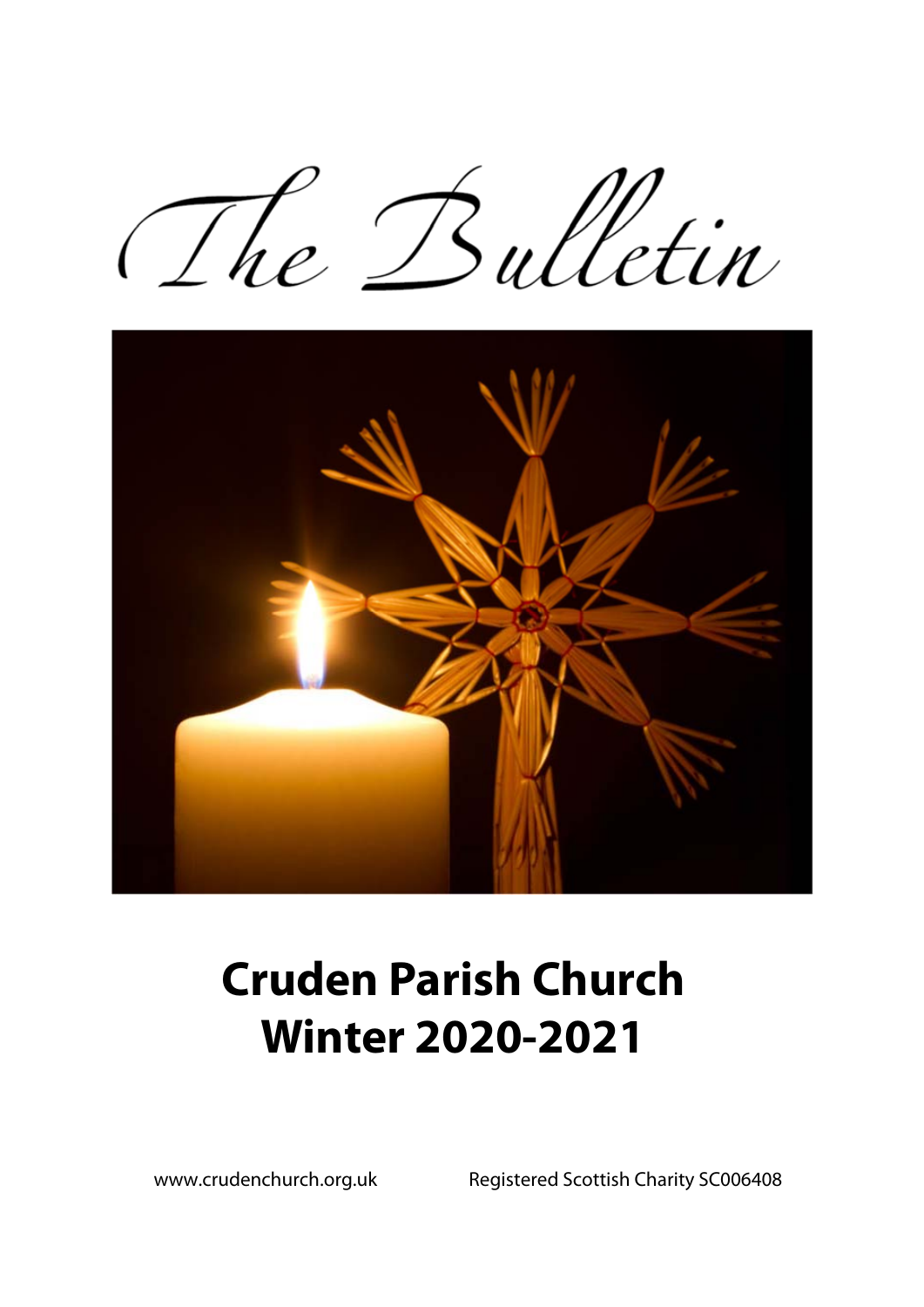#### Dear Friends

In his book 'The Lion, the Witch and the Wardrobe' C S Lewis tells the story of the magical land of Narnia. In the opening chapters, Narnia is under the rule of a wicked White Witch and the whole land is locked in an endless, perpetual winter. Or as one of the characters of the book describes it – 'winter but never Christmas'. As C S Lewis continues his story, it is not long before the White Witch begins to lose her grip on power. The great Lion Aslan is on the move. Soon the thick layer of ice that has entombed the entire land begins to thaw. Father Christmas makes an appearance and soon the first signs of Spring begin to emerge. The book concludes with the White Witch defeated, normal life restored, and the seasons bought back into balance.

Winter but never Christmas is how I think how many of us are feeling at the present time. It has been a weary and difficult year. Covid-19 has affected everybody. Perhaps the greatest burden has fallen upon those who work in the NHS, not forgetting the older members of the community for whom the social isolation has been hard to bear. For the church, it was only back in the middle of September that we were again able to open the doors, albeit under stringent conditions. (It is interesting for me as the minister, gazing upon the congregation on a Sunday morning, seeing everybody sitting two metres apart and wearing facemasks, conveying the appearance of gang of bank robbers!)

Our Christmas celebrations are going to be quite different this year. At the time of writing, we do not yet know how many people will be able to gather in our homes on Christmas Day or what restrictions will be in place. For the church, apart from our Sunday services all our activities will be on-line or via Facebook. These include the opportunity to take part in a virtual Advent candle lighting, every Sunday at 10.00 am, a daily Advent calendar, a virtual Christingle service at 6.30 pm on Christmas Eve and a live Watch-night reflection at midnight on Christmas Eve.

I hope and pray, that however you experience Christmas this year, you will know and encounter the mystery of God's love revealed in Jesus Christ coming amongst us. Of this we can be sure. Christmas is not cancelled. How we celebrate and spend with families and friends may be different, but the message of hope, peace, joy and love, is unchanged and undiminished.

With best wishes for Advent and Christmas.

**Rev Sean Swindells** Parish Minister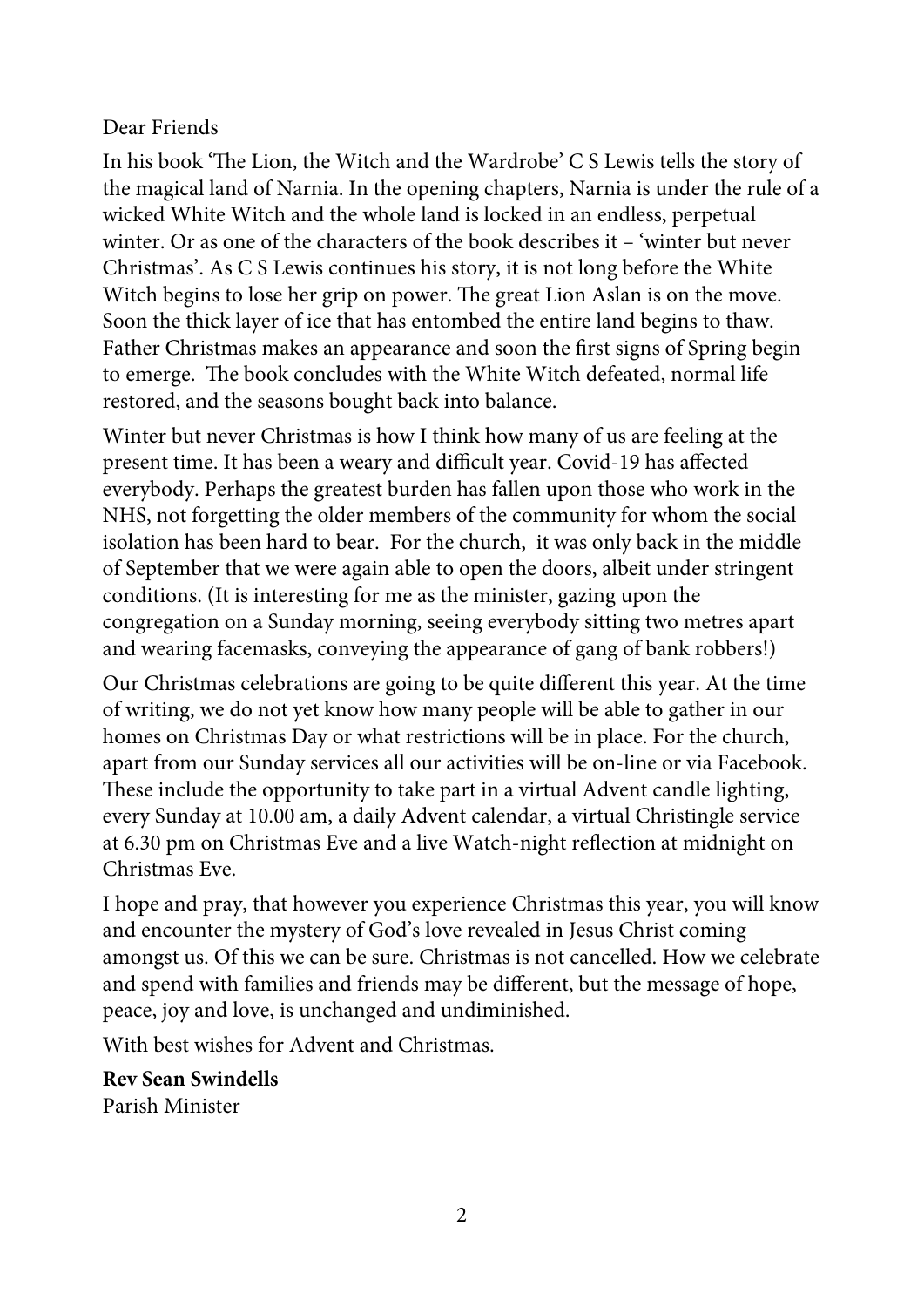## **CHURCH ATTENDANCE**

Thank you to all those who have been attending church since we restarted services in September. Your participation in our worship is greatly appreciated.

A special thankyou to everyone who has made the reopening of the church possible, not least those involved in the enhanced cleaning regime.

It is very different on Sunday mornings with social distancing, the congregation wearing masks and no singing. Whilst it is good to be back, it looks like restrictions on social interaction and singing will remain into the New Year.

It has now been decided that we will stop the need to "book your seat" and worshippers are welcome to just turn up on a Sunday morning.

## **WORSHIP FROM HOME**



A new feature for our church is having the Sunday service available on our Facebook page and we hope this will continue.

However, for members who do not have access to the internet, one possibility we are exploring is to record the Sunday Service and have it available for people to listen to over the phone after the service has ended. If this would be of interest, please let Sean or Robert know.

The Sunday Service is now broadcast each week live on Facebook

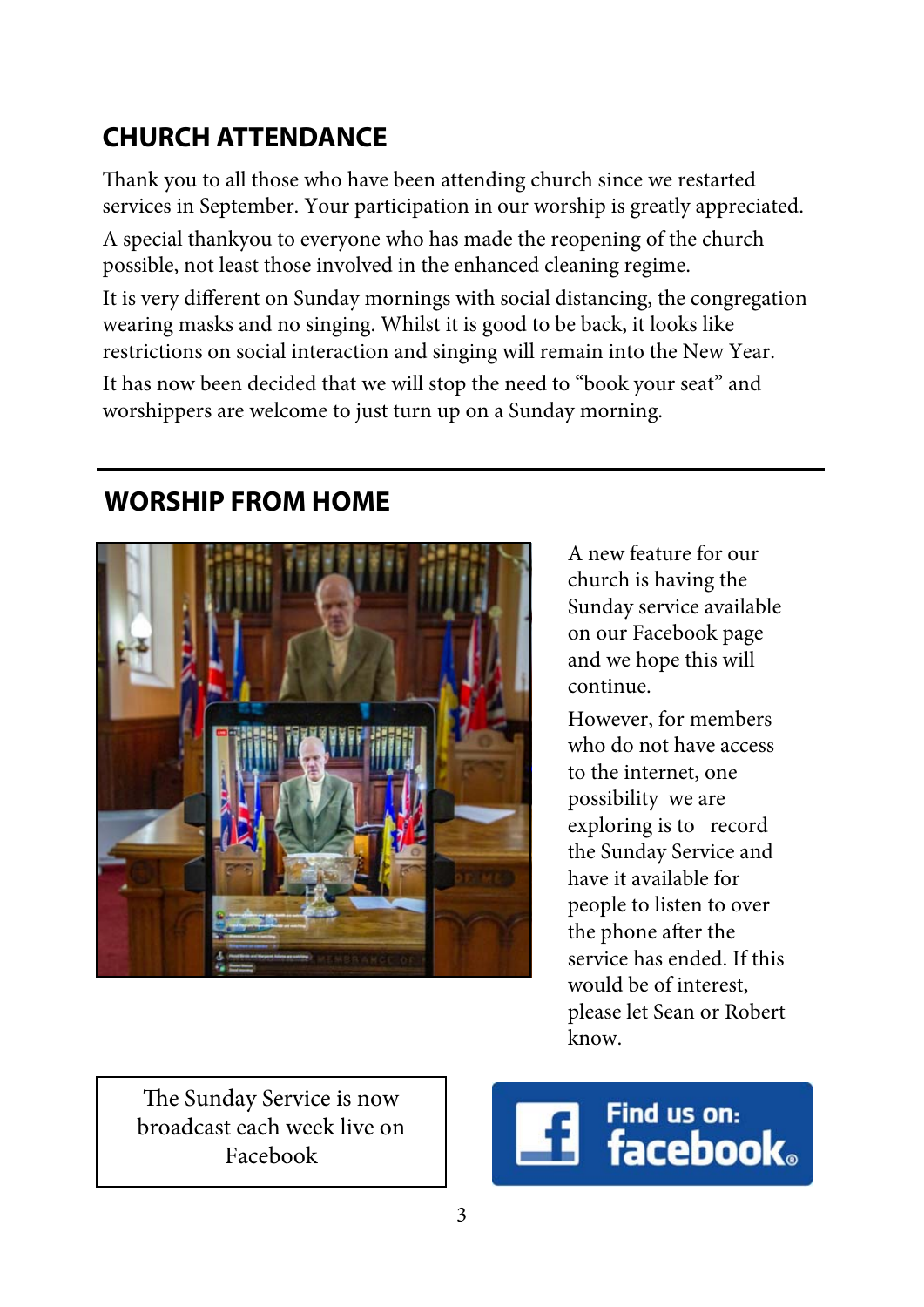## **ANGELS, ANGELS, EVERYWHERE - CHRISTMAS 2020**

This year we are going to explore the role of Angels in the Christmas story. Due to the Covid-19 restrictions, this Christmas is going to be quite different!



Why not create your own **Advent Candle display** and join in the candle lighting from home? Copies of an easy to create template will soon be available via the church website, on request or at local shops. This is a family friendly activity. Why not get the younger members of the family to colour it in?

Also, why not get involved in making your very own **Christingle** on Christmas Eve? These are easy to make and a great way of getting younger members of the family involved! Christingle Kits (everything you need to create a Christingle except an Orange or large Satsuma) will be freely available nearer the time!

### **HOW THE ROBIN GOT ITS RED BREAST**

The fire was going out and it was getting cold in the stable after Jesus was born. Mary asked all the animals if they could help to keep the fire going, but none of them would help.

It was then that a small, nondescript brown robin flew over to the fire and fluttered there, fanning the embers with its wings until the flames leapt up again. Then it flew off and returned with twigs in its beak to put on the fire. The robin kept fanning the fire with its wings until the heat turned its breast bright red. Mary was so grateful for the little bird's efforts that she declared it would always have a red breast, a symbol of its kind heart.

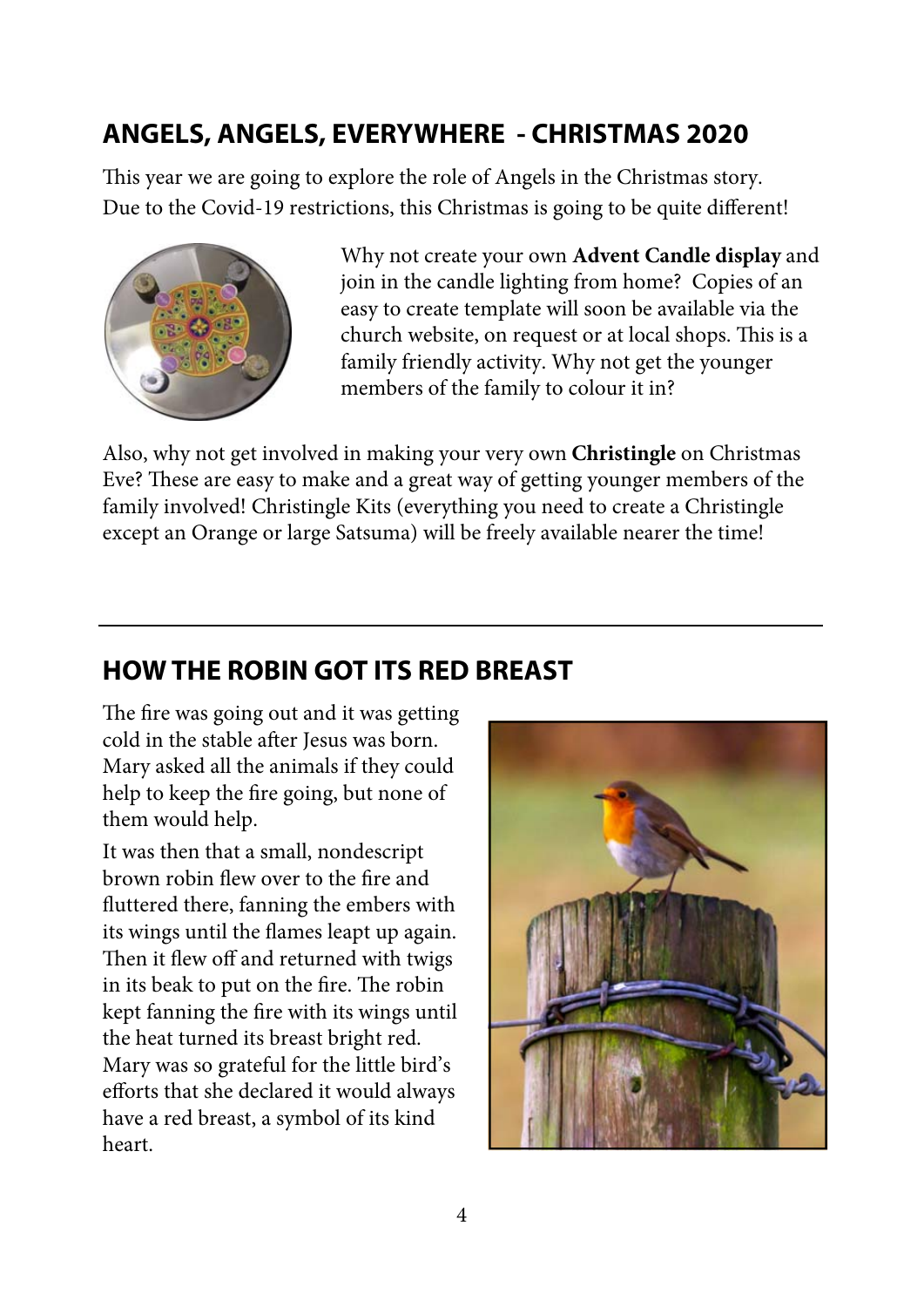| <b>ANGELS, ANGELS, EVERYWHERE!</b>                                                 |                                                                                                                                                    |  |  |  |
|------------------------------------------------------------------------------------|----------------------------------------------------------------------------------------------------------------------------------------------------|--|--|--|
| All our services and reflections are broadcast live<br>on the Church Facebook page |                                                                                                                                                    |  |  |  |
|                                                                                    | Every day - a Facebook Advent Calendar                                                                                                             |  |  |  |
| First Sunday of Advent - 29th November                                             |                                                                                                                                                    |  |  |  |
|                                                                                    | 10.00 am Virtual Advent Candle Lighting<br>– the Candle of Hope                                                                                    |  |  |  |
| $10.00$ am                                                                         | <b>Morning Service</b><br>'Mary and the Angel Gabriel's message of Hope'                                                                           |  |  |  |
| Second Sunday of Advent - 6th December                                             |                                                                                                                                                    |  |  |  |
| $10.00$ am<br>$10.00$ am                                                           | Virtual Advent Candle Lighting - the Candle of Peace<br><b>Morning Service</b><br>'Joseph's Dilemma and the Angel's message of Peace'              |  |  |  |
| Third Sunday of Advent - 13th December                                             |                                                                                                                                                    |  |  |  |
| $10.00$ am                                                                         | 10.00 am Virtual Advent Candle Lighting - the Candle of Joy<br><b>Morning Service</b><br>'Shepherd's Shock and Awe and the Angel's message of Joy' |  |  |  |
| Fourth Sunday of Advent - 20th December                                            |                                                                                                                                                    |  |  |  |
| $10.00$ am                                                                         | 10.00 am Virtual Advent Candle Lighting - the Candle of Love<br><b>Morning Service</b><br>'Nasty Herod and the Angel's message of Love'            |  |  |  |
| Christmas Eve - 24th December                                                      |                                                                                                                                                    |  |  |  |
| 6.30 pm<br>11.50 pm                                                                | Virtual Christingle Celebration (Family Friendly)<br>Virtual Watchnight Reflection                                                                 |  |  |  |
| Christmas Day - 25th December                                                      |                                                                                                                                                    |  |  |  |
|                                                                                    | 10.00 am Virtual Advent Candle lighting - the Christ Candle!                                                                                       |  |  |  |

## **SHOEBOX APPEAL 2020**

Thankyou to everyone who helped with the shoe box appeal. In spite of difficult circumstances we were able to send off 47 boxes.

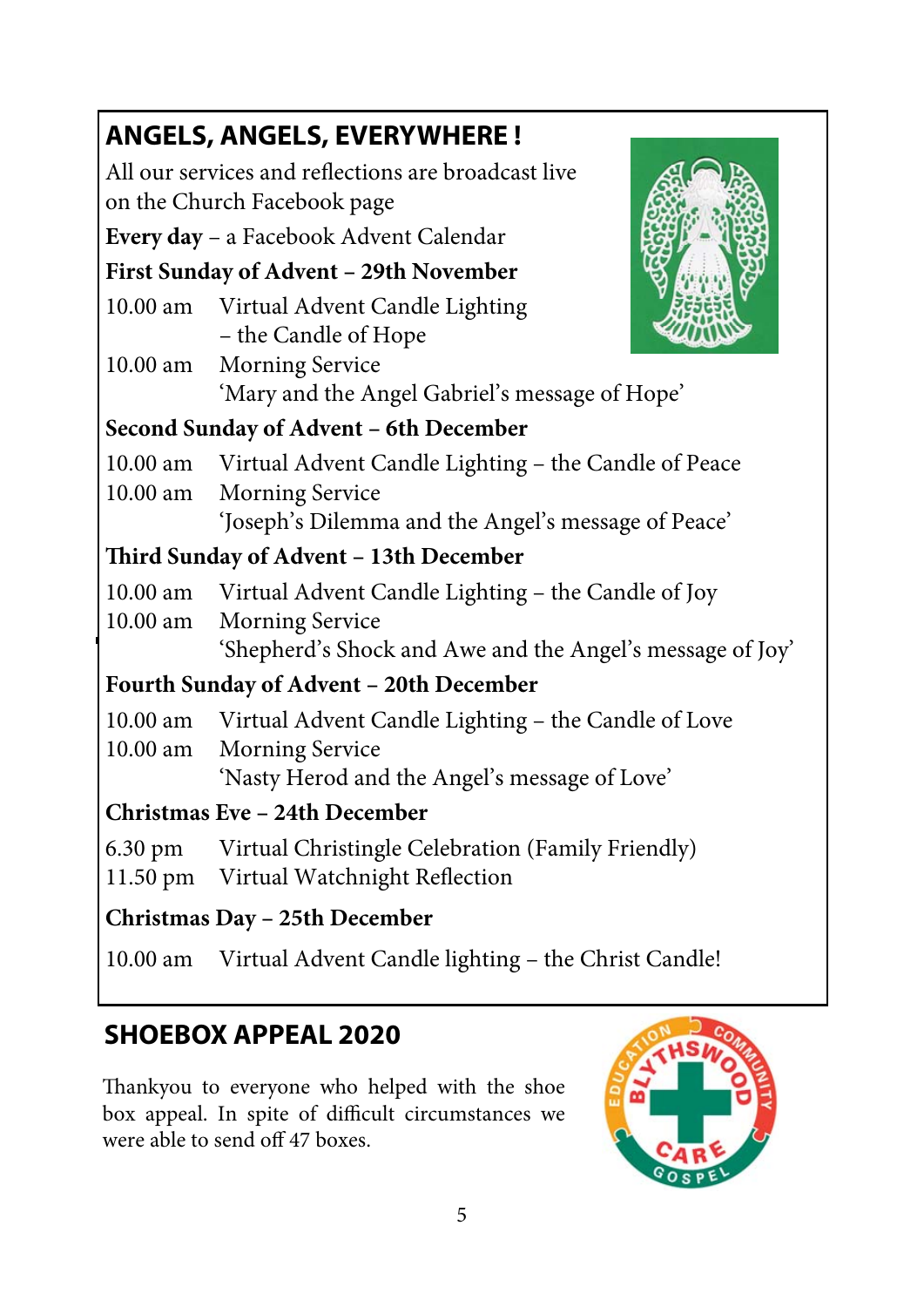# **CANNIBALS TURN TO CHRIST**



*Papua's Yali people welcome a MAF delivery of 2,500 Bibles in their own language* 

A few months ago, two MAF pilots landed in the mountainous Seng Valley region of Papua, Indonesia, to deliver 1,160 Bibles and 1,400 children's Bibles to the Yali people, who'd been waiting years to receive copies.

#### **A dark history**

The Yali, a tribe historically renowned for violence and cannibalism, were first discovered by an MAF aerial survey in 1965. Two years later, World Team missionaries Phil Masters and Stan Dale arrived to scout out a place for a new airstrip and to plant a church. Tragically, both men were killed by the arrows of Yali warriors. After many years of outreach by MAF and World Team, the Yali have since accepted Christ. The first Yali baptisms were held in the early 1970s and, after 30 years of hard work, the first translation of the Bible was completed in 2000. Having waited 20 years for more copies, the Yali were overjoyed to welcome MAF's latest delivery.

#### **A joyful reception**

MAF's Linda Ringenberg reported, 'As the MAF aircraft touched down in Holuwan, Yali women were waiting excitedly, swaying back and forth, and chanting in their Yali tongue. Some people walked a whole day just to receive a copy of God's Word.'

#### **Holy ground**

MAF Pilot Dave Ringenberg was privileged to deliver freshly printed Bibles and witness the warm welcome from the Yali. He said, 'It felt like we were on holy ground. It was a holy moment, one to be remembered.' MAF Pilot Peter Santana added, 'Seeing the joy on the Yali people's faces as we unloaded their Bibles stands in stark contrast to their history of violence and cannibalism. That is the power of the Gospel'.

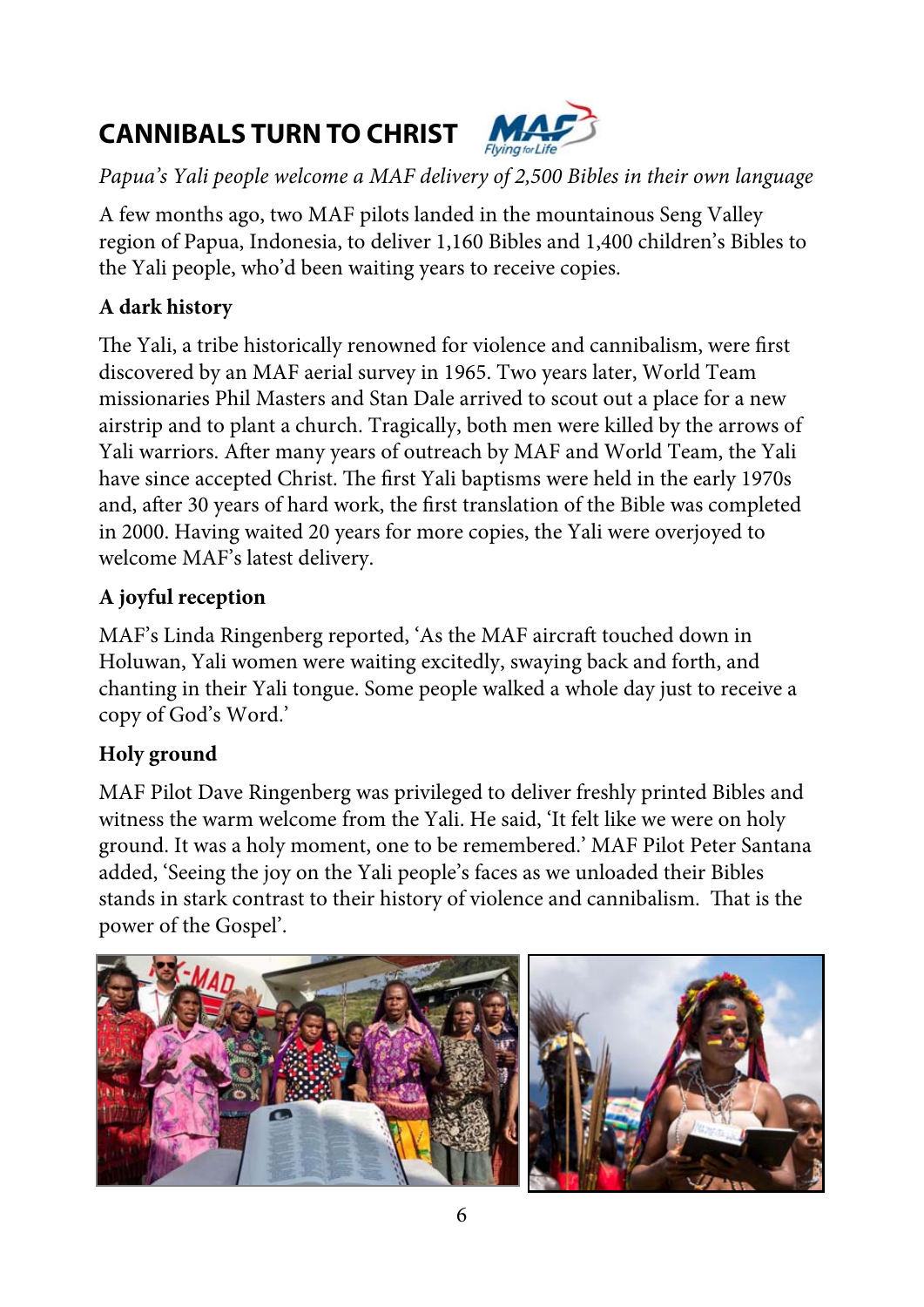## **LOOKING TO THE FUTURE**

Last year the Church of Scotland started on a process of reform at all levels of the church. There was a recognition that the central organisation of the church had to change and that costs needed to be reduced by at least 20% over a two year period. The coronavirus situation has only made this situation more urgent. Some reforms have been implemented nationally and more are on the way.

With regard to Presbyteries, it has been agreed that these are to be reduced in number from over 40 to about 12. For us in the North East, discussions are ongoing between the Presbyteries of Aberdeen & Shetland, Buchan, Gordon, Kincardine & Deeside, Moray and Orkney about the establishment of a Presbytery of the North East and Northern Isles. The plan is to have this ready to take to the General Assembly in 2022 for approval.

At a local level Presbyteries have been instructed to robustly review their Presbytery plans. The main function of a Presbytery Plan is to show where the individual charges within the Presbytery should be, with a minister serving in each charge. Given the shortage of ministers and the funds available to pay for them, this only means one thing, we have to prepare ourselves for a significant reduction in the number of charges within Buchan Presbytery. This obviously has implications for us in Cruden and the Session has begun considering what we think the future may hold. In all likelihood we will have to join up with one or more of our neighbouring congregations at some point in the future. However before any final decisions are made, there are many discussions to be held between Presbytery and all the current congregations to find a way forward.

## **RETURN TO ARMY CHAPLAINCY**

At our last meeting of the Kirk Session, I surprised the elders with a piece of personal news! After a gap of several years I have returned to being an Army Chaplain. I now have what is called a 'reserve commission' which means I will be spending time with the Army Cadet Force, located down in Angus and Dundee. My responsibilities will not interfere with my parish work, apart from a two-week camp in the summer. I was previously



involved with the cadets before transferring into what was known as the Territorial Army. It is a challenging role and my previous involvement included me becoming an adventure training instructor. Who knows what new skills I will be able to pass on to the congregation? (Drill in the carpark before the service?)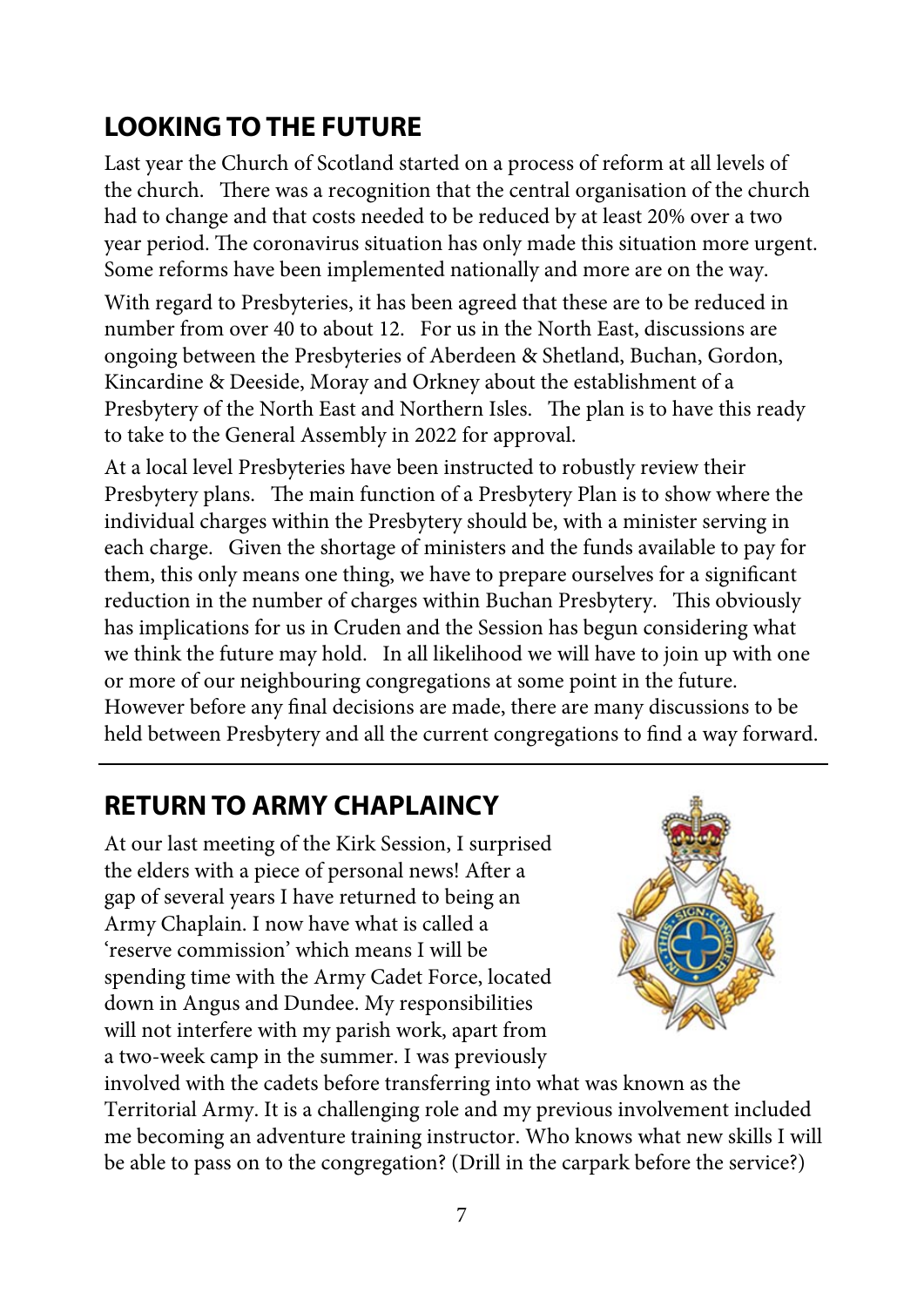## **THE TWELVE DAYS OF CHRISTMAS**

*These are the replies received by the young man from his true love, when he sent her the gifts of the 12 days of Christmas:* 

#### **December 26:**

Dearest Bill: I went to the door today and the postman delivered a partridge in a pear tree. What a wonderful thoughtful gift! I couldn't have been more surprised. With deepest Love and Devotion, Sarah

#### **December 27:**

Dearest Bill: Today the postman brought your most wonderful gift. Just imagine - two turtledoves! I'm delighted at your very sweet gift. They are just adorable. I will have to get a cage for them. With deepest Love, Sarah

#### **December 28:**

Dearest Bill: Oh! Your third gift arrived! You really went too far, I think. I don't deserve such generosity - three French hens. They are just lovely, but I must protest - you've been way too kind. Love, Sarah

#### **December 29:**

Dearest Bill: Today the postman delivered four calling birds. Now, really, they're quite nice, but now I have ten birds and nowhere to put any more... so please, no more birds!! But, thanks. Affectionately, Sarah

#### **December 30:**

Dearest Bill: What a surprise! Another present... and not a bird this time! Wow! Today the postman delivered five golden rings, one for each finger. You're just too extravagant, but I love it! Frankly, all those birds squawking were beginning to get on my nerves, but the rings are wonderful ...and so quiet!! All my love, Sarah

#### **December 31:**

Dear Bill: When I opened the door there were actually six geese a-laying on my front steps. So you're back to the birds again, huh? Those geese are huge! And it was bird poop that they were laying... complete with a large count of salmonella bacteria. Where will I ever keep them? The neighbours are complaining. The police came by with a formal complaint, and I can't sleep through all the racket. I guess I have my own noise-makers for the New Year's Eve celebration tonight. Please stop. NO MORE BIRDS!! Cordially, Sarah

#### **January 1:**

Bill; Happy New Year ...to some people. It hasn't been so happy with me. What's with you and those dumb birds? Seven swans a-swimming. What kind of practical joke is this? There's bird guano all over the house and they never stop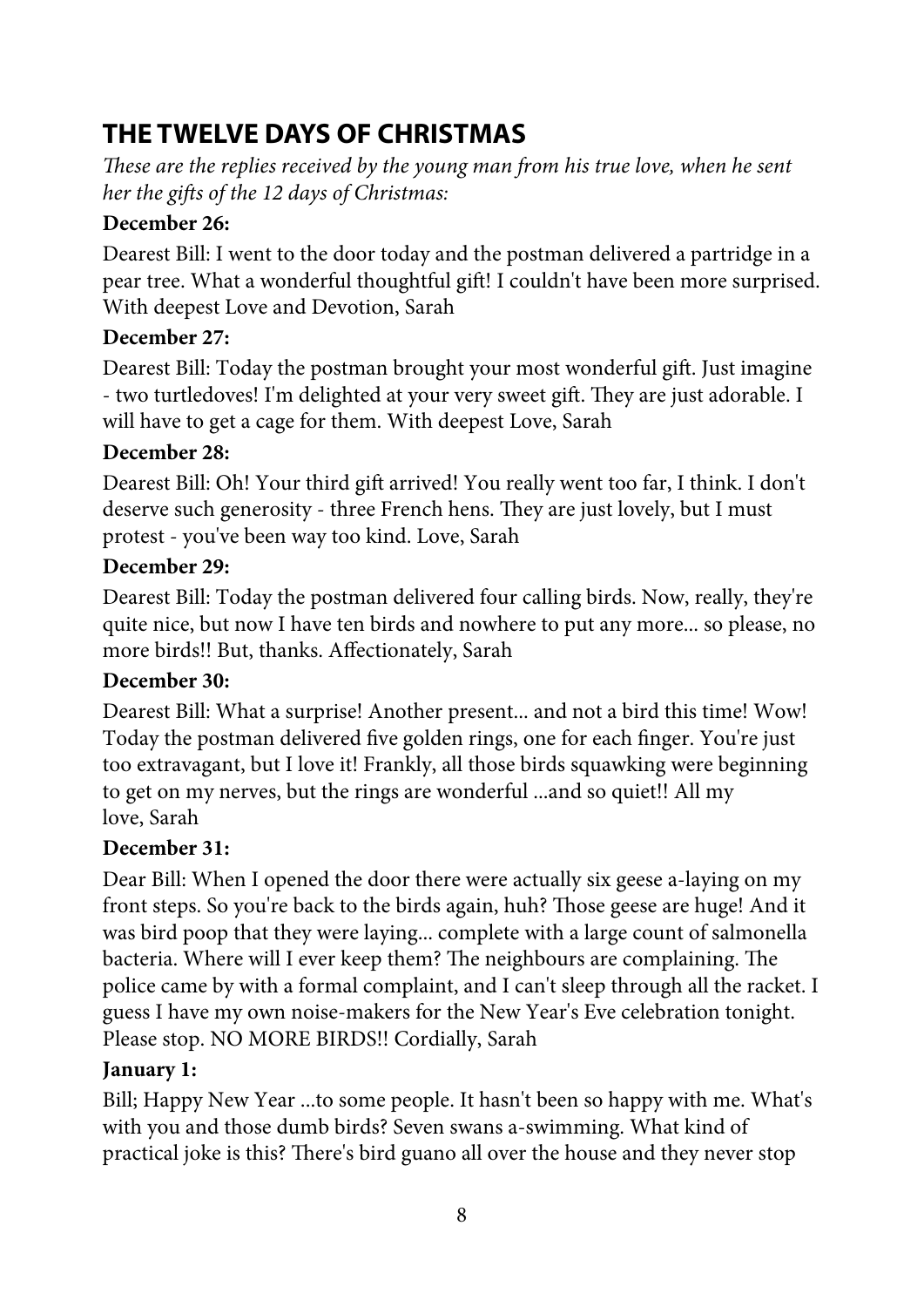squawking. I could not sleep all night and I'm a nervous wreck. You have gone too far, bird brain. STOP SENDING BIRDS!! NO MORE BIRDS!! GOT IT? Sincerely, Sarah

#### **January 2:**

OK, WISE GUY: I think I prefer the birds over this. What am I going to do with eight maids a-milking? It's not enough with all those birds and eight maids amilking, but they had to bring their cows. Have you ever smelled a yard full of cow pats? There are piles all over the lawn, and I can't move in my own house. Leave me alone. NO MORE OF YOUR "GIFTS" . Sarah

#### **January 3:**

Hey, Vacuum-for-a-Brain: What are you? Some kind of freak? Now there's nine ladies dancing... right in the smelly you-know-what and tracking it all over my house. The way they've been bickering with the milk maids, I hesitate to even call them ladies. You've got it coming, chum! Sarah Truelove

#### **January 4:**

You rotten piece of scum!!!! What's with the ten lords a-leaping? I have threatened to break their legs so they can never leap again. All 23 of the birds are dead. They've been trampled to death by the leapers, the dancers, and the cows. At least, I don't have to worry about them any more. However, the cows are mooing all night because they have diarrhoea. My living room is a sewer! The County Council has summonsed me to explain why my house shouldn't be condemned. I'm filing a complaint to the police about you! ONE WHO MEANS IT!!!

#### **January 5:**

Listen, Gormless: Now there's eleven pipers piping. And they never stop piping... except when they're chasing those maids or dancing girls. The cows are getting very upset and sound worse than the birds ever did. What am I going to do? There is a petition going around to evict me from the neighbourhood. I hope you're satisfied, you rotten, vicious swine. Your sworn enemy, Sarah Truelove

#### **January 6:**

Dear Sir: This is to acknowledge your latest gift of twelve drummers drumming which you have seen fit to inflict on our client, Miss Sarah Truelove. The damage, of course, was total. She was found beating her head against the wall to the beat of the twelve drums. If you should attempt to reach Miss Truelove at Happy Glen Home for the Bewildered, the attendants have instructions to shoot you on sight. With this letter please find attached a warrant for your arrest. Yours faithfully,

Sue, Grabbit and Scarper (Solicitors)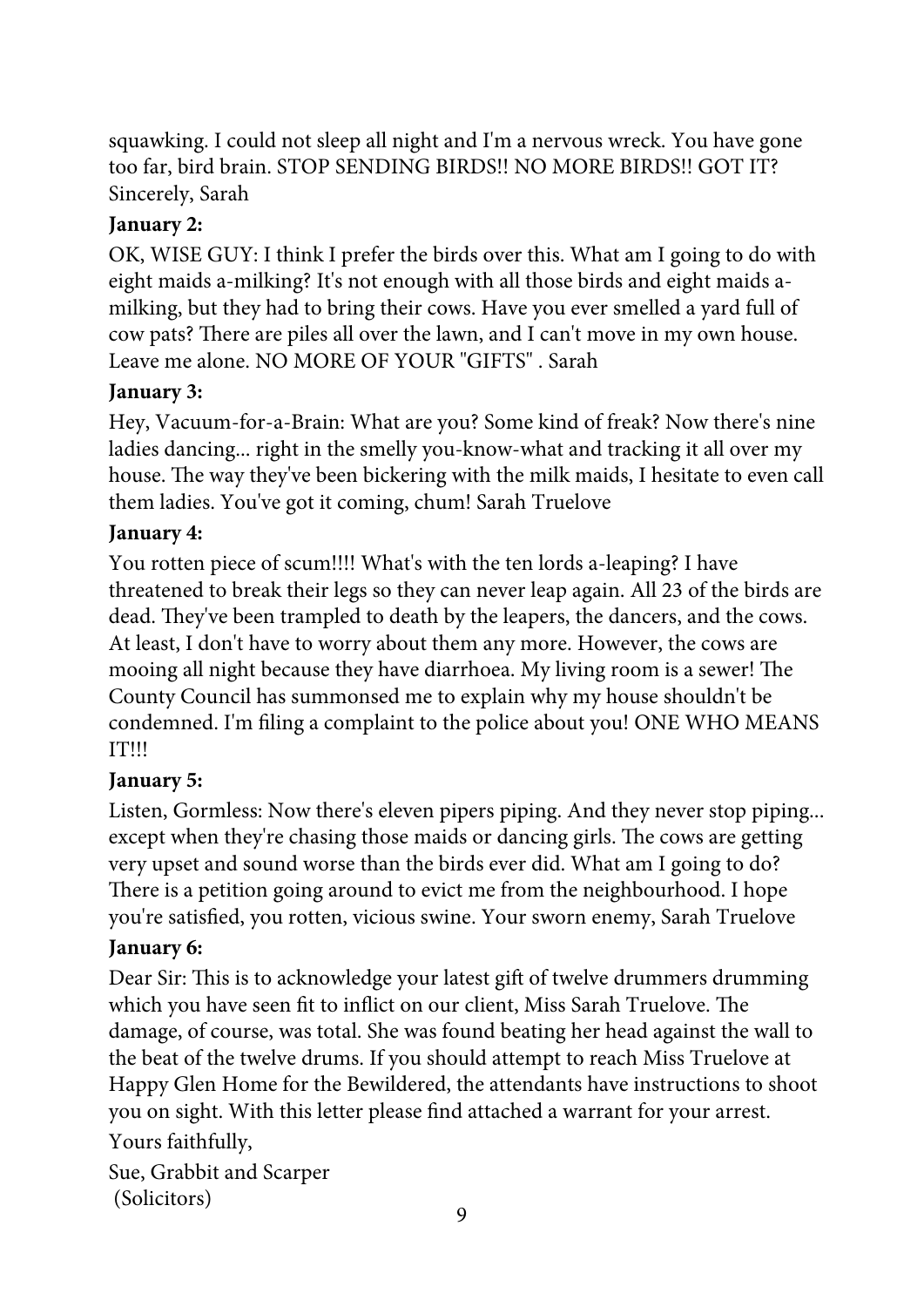### **CRUDEN BAY OR BUST!**



Nowadays the bus journey from Peterhead to Cruden Bay takes a mere 20 minutes. The gentlemen (there were no lades) who made the first horseless carriage bus trip from Peterhead to the opulent Cruden Bay Hotel in 1913 were in for a much longer journey. The bus which would normally have been pulled by horses, on that day was hitched to the new-fangled traction engine which Peterhead entrepreneur, Jimmy Sutherland had acquired. The maximum speed of the vehicle was about 3 miles per hour and the journey from Peterhead to Cruden Bay took three and a half hours.

The journey did not go well: the passengers on the outside seats were nearly suffocated by the smoke belching from the engine. When they tried to escape the smoke and cram into the covered downstairs section, they were nearly stifled by the heat – no ventilation. The immaculate gentlemen who had set off from Peterhead that morning, were now covered in soot with sweat running off them. It is little wonder that they refused to make the return journey on that monster.

That steam powered excursion was not repeated, and Jimmy Sutherland reverted to horse drawn vehicles until petrol engines took over. Rising above the disaster of that first trip to Cruden Bay, he went on to operate a large fleet of buses over Buchan in the years between the Wars.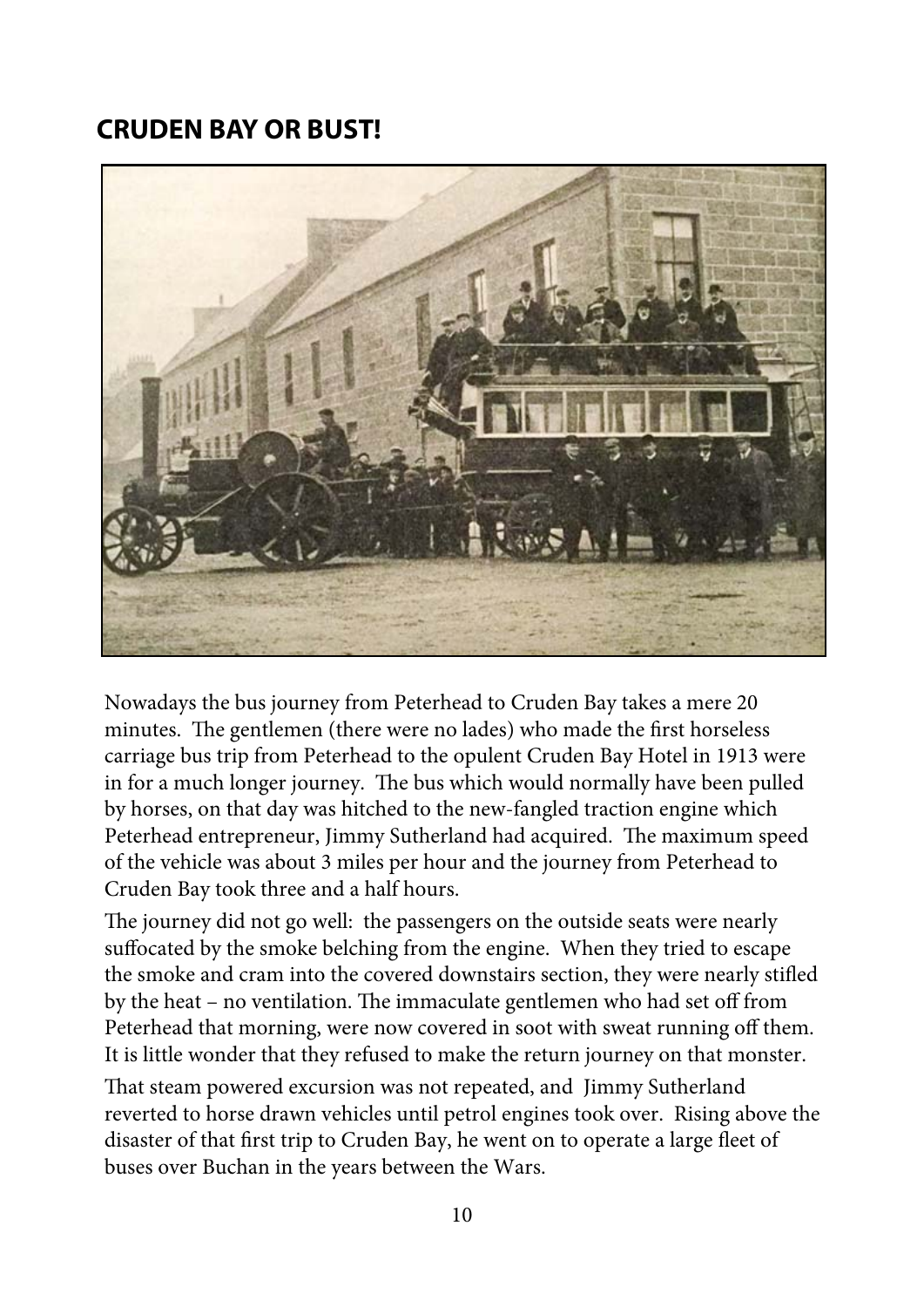# **WELCOME DUTY SUNDAY SERVICE 10AM**

| 29 November | Peter Slamaker                  | Katherine Hyman |
|-------------|---------------------------------|-----------------|
| 6 December  | Maureen Esson                   | Kathleen Craig  |
| 13 December | Rosemary Pittendrigh            | Kate Clark      |
| 20 December | Shonah Taylor                   | Jim MacDonald   |
| 27 December | Muriel Cantlay                  | Margaret Adams  |
| 3 January   | Maureen Esson                   | Kathleen Craig  |
| 10 January  | Peter Slamaker                  | Katherine Hyman |
| 17 January  | Rosemary Pittendrigh            | Kate Clark      |
| 24 January  | Shonah Taylor                   | Jim MacDonald   |
| 31 January  | Muriel Cantlay                  | Margaret Adams  |
| 7 February  | Maureen Esson                   | Kathleen Craig  |
| 14 February | Peter Slamaker                  | Katherine Hyman |
| 21 February | Rosemary Pittendrigh Kate Clark |                 |



**We remember the deaths of these church members Sandy Beedie**, Kirkburn Nursing Home, Peterhead  **Danny Mowatt**, 4 Tullochgorum Gardens, Longside